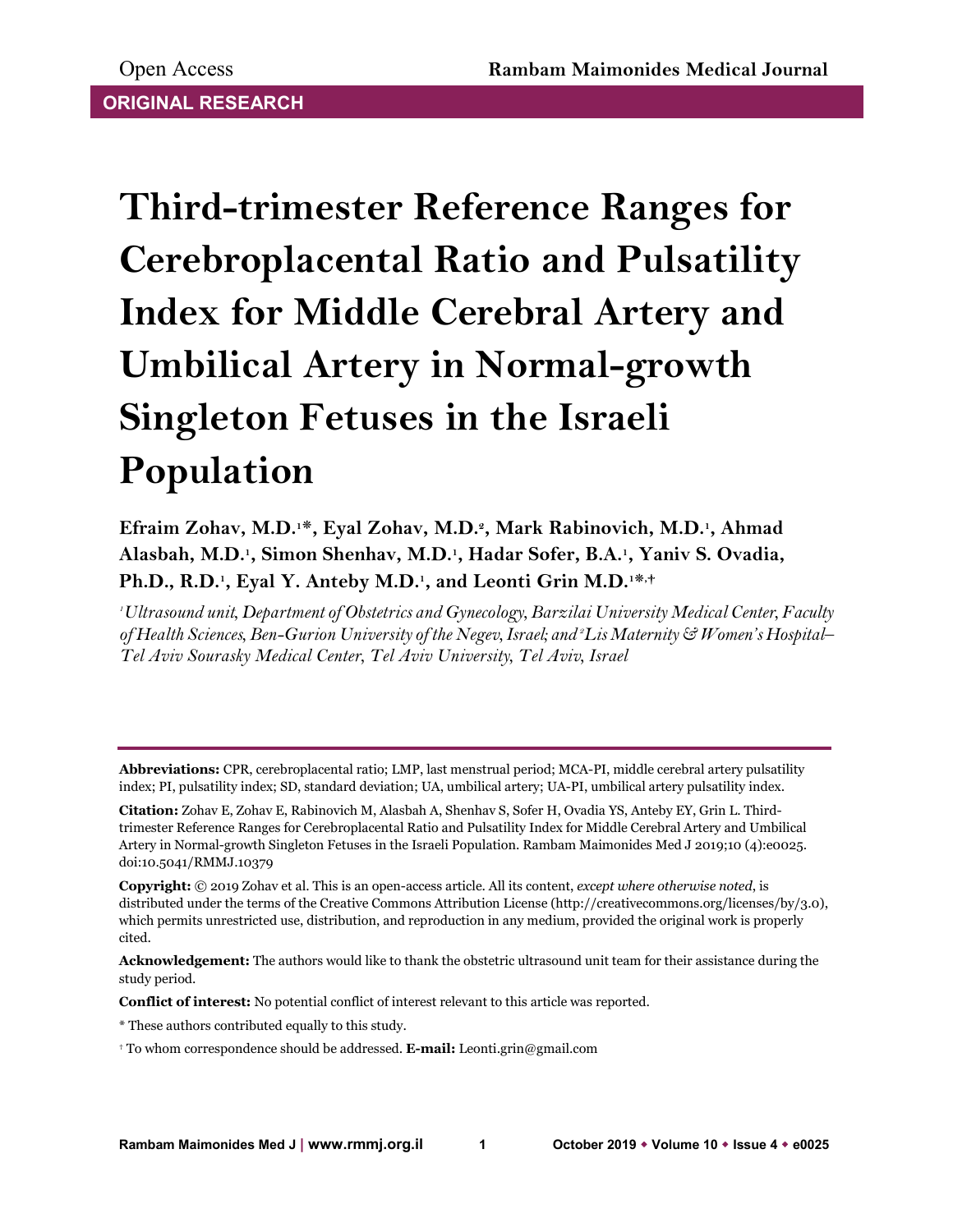# **ABSTRACT**

*Background:* The ratio between the fetal umbilical artery pulsatility index (UA-PI) and the middle cerebral artery pulsatility index (MCA-PI) is termed the cerebroplacental ratio (CPR). The CPR represents fetal blood flow redistribution at the early stages of placental insufficiency; moreover, it has predictive value for adverse intrapartum and neonatal outcomes. However, internationally accepted reference ranges for CPR are lacking.

*Objective:* This study sought to establish UA-PI, MCA-PI, and CPR reference ranges in low-risk, normalgrowth singleton fetuses during the third trimester of pregnancy.

*Methods:* A retrospective cohort cross-sectional study was performed in the obstetrics ultrasound unit of a university hospital in Israel. We reviewed all fetal and maternal electronic records of pregnant women referred for ultrasound assessment during the third trimester between January 2014 and January 2019. We included only singleton pregnancies with normal anatomy scans and a normal third-trimester estimated fetal weight. The UA-PI, MCA-PI, and CPR reference ranges were reconstructed for each of the vessels for each gestational age between 29 and 41 weeks.

*Results:* A total of 560 pregnancies met the inclusion criteria. Satisfactory waveforms and measurements were obtained in all cases. At least 18 women enrolled at each gestational week. The MCA-PI and CPR values showed a similar parabolic curve during the third trimester of pregnancy, with a peak value at 32 and 33 gestational weeks, respectively. The UA-PI showed a linear and gradual decrease over the gestational age.

*Conclusions:* In this study we established UA-PI, MCA-PI, and CPR reference ranges in low-risk, normalgrowth singleton fetuses during the third trimester based on the Israeli population.

**KEY WORDS:** Cerebroplacental ratio, fetal Doppler, middle cerebral artery, umbilical artery

# **INTRODUCTION**

Fetal circulation has been studied extensively in the last decades. Knowledge of normal fetal blood flow in fetuses with adequate growth for gestational age is essential for early diagnosis of a pathological condition that could place fetal well-being at risk, and to prevent fetal morbidity and mortality. Fetal adequate blood flow circulation is mainly dependent on normal placental anatomy and development during pregnancy. An abnormal or malfunctioning placenta can directly affect fetal circulation. The umbilical artery (UA) is usually the first fetal blood vessel to be affected by placental insufficiency. The initial increase in placental blood flow, vascular impedance, causes a retrograde increase of blood flow resistance in the UA.1 When placental insufficiency further deteriorates, blood flow resistance in the descending aorta increases, resulting in more blood diverted through the aortic isthmus shunt to reach the fetal brain. This phenomenon is reflected by a decreased middle cerebral artery pulsatility index (MCA-PI), making it the second vascular marker in the cascade of placental insufficiency.2,3 Correct diagnoses of early signs of placental insufficiency through fetal blood flow redistribution has been studied exten-

sively in the literature.<sup>4,5</sup> Early detection of abnormal blood flow redistribution patterns is important for efficient fetal Doppler monitoring and is part of meticulous surveillance, with a potential benefit to reduce fetal morbidity and mortality.<sup>6–8</sup> Cerebroplacental ratio (CPR) has been studied and suggested as the most efficient vascular index to detect the abovementioned fetal redistribution patterns.<sup>9-12</sup> Efficient detection of fetal blood flow redistribution as a predictor of adverse perinatal outcome requires knowledge on the threshold value of CPR, to determine if it is pathologic or normal. Previous studies found a fixed cut-off for the CPR value in pregnancy.13,14 Other studies established CPR reference ranges in their healthy pregnant mothers and fetal population, and defined the weekly CPR value below the 10th or 5th percentile as a threshold cut-off indicator of pathology.5,15 Many CPR reference ranges have been published from different geographic regions. A recent meta-analysis found considerable variation between these CPR reference ranges, which has important implications for clinical practice.16

Hitherto, the umbilical artery pulsatility index (UA-PI), MCA-PI, and CPR reference ranges based on examinations in the population of Israel have not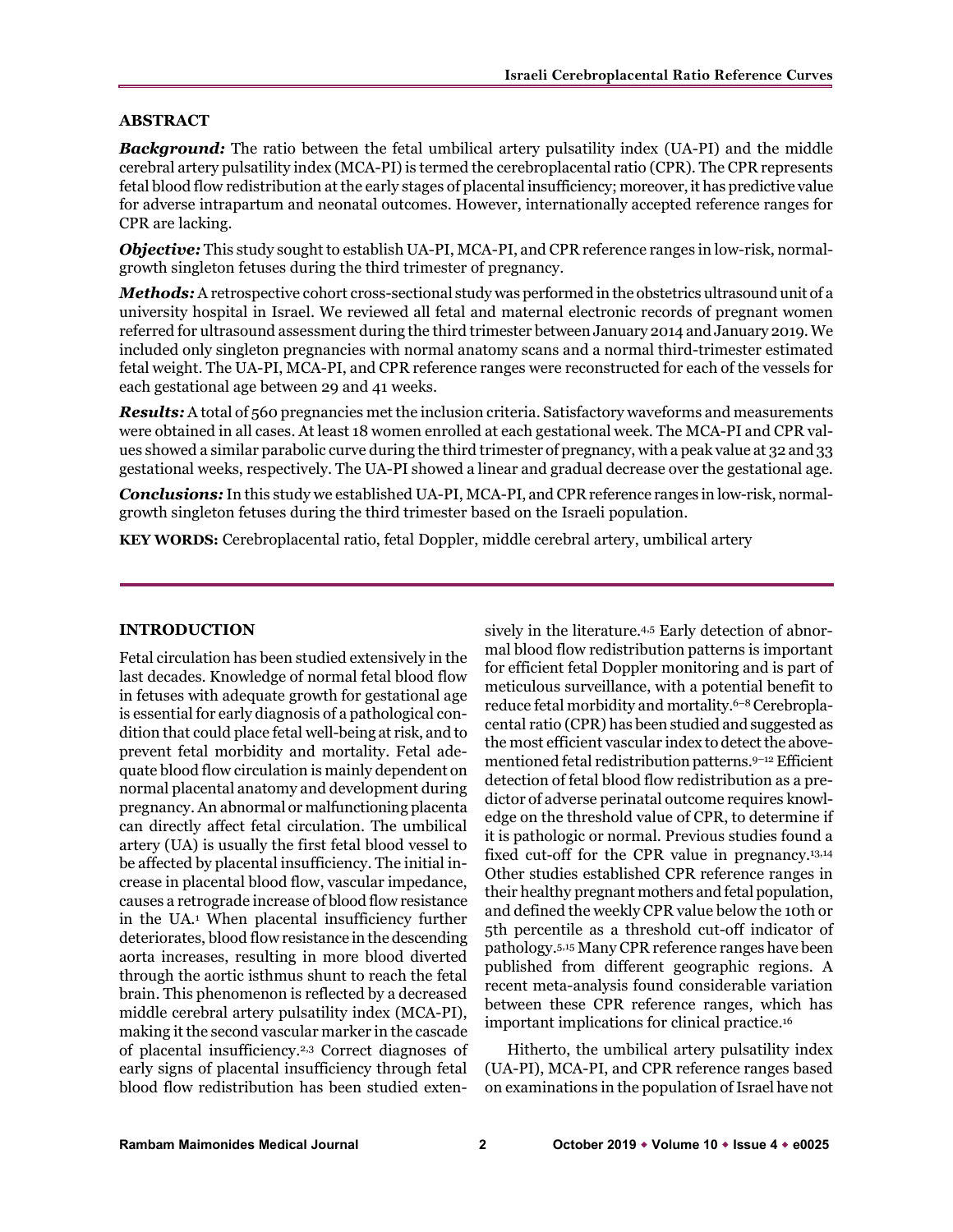yet been established, and local clinical practice defaults rely on external reference range threshold values to classify the fetal population as either normal or abnormal.14,17 Therefore, the present study, performed in Israel, aimed to establish UA-PI, MCA-PI, and CPR reference range percentiles and standard deviation (SD) in healthy, low-risk, normal-growth singleton fetuses during the third trimester of pregnancy.

# **METHODS**

#### **Settings**

This was a retrospective cohort cross-sectional study in the obstetrics ultrasound unit of Barzilai University Medical Center, in Ashkelon, Israel. This tertiary referral center serves about half a million residents in a large region of southwest Israel, with nearly 5,000 births annually.

### **Participants**

The study was approved by the ethics committee of Barzilai University Medical Center. After establishment of a comprehensive database from the ultrasound unit and delivery room, we reviewed all fetal and maternal electronic records in all consecutive pregnant women with singleton fetuses and CPR measurements, who were referred for fetal growth ultrasound assessment between January 2014 and January 2019. Inclusion criteria for the study were singleton pregnancies with normal second-trimester anatomy, normal term estimated fetal weight, and birth weights between the 10th and 90th percentiles.4 Gestational age based on the last menstrual period (LMP) date was corrected if first-trimester fetal sonographic age differed from the LMP date by 4 days or more. Exclusion criteria were: pregnancies complicated by maternal diseases such as chronic hypertension, preeclampsia, and diabetes.

#### **Assays**

Measurements were performed in the third trimester of pregnancy between 29 to 42 weeks, the period that CPR measurements are relevant for the diagnosis, follow-up, and management of intrauterine growth restriction.

The CPR was calculated as the ratio between the MCA-PI and UA-PI. Sonographic Doppler examinations and fetal biometry were performed by sonographers experienced in Doppler examination, based on fetal Doppler criteria measurements of MCA and

UA according to the International Society of Ultrasound in Obstetrics and Gynecology (ISUOG) published in 2013,18 before the dataset of the current study was created. A pulsed-wave Doppler gate was placed at the proximal third of the MCA, close to its origin in the internal carotid artery. The angle between the ultrasound beam and the direction of blood flow was kept as close as possible to 0 degrees and no more than 15 degrees. At least three and fewer than 10 consecutive waveforms were recorded. Caliper lines were placed inside the border of the vessel. Umbilical artery Doppler measurements were performed in a non-moving free loop when at least three consecutive uniform flow velocity waveforms with a high signal-to-noise ratio were obtained.<sup>19,20</sup> All scans were performed using an abdominal RAB 4-8D probe of ultrasound model (Voluson E6, General Electric Company, Zipf, Austria). Only the last CPR examination of each pregnancy was based on the Hadlock formula and included four fetal organ measurements: head circumference, biparietal diameter, abdominal diameter, and femur length.21 The estimated fetal weight percentiles were based on recently published new Israeli fetal weight curve reference ranges.22 Birth weight percentiles were based on Israeli live-born birth weight standards.<sup>23</sup>

### **Data and Statistical Analysis**

All statistical analyses were performed with software package JMP (version 14.2, SAS Institute Inc., Cary, NC, USA). Patient demographics and obstetrical characteristics are given as mean and standard deviation (SD) as well as the median and interquartile range (represented by the 25th and 75th percentiles). Categorical data are given as a percentage of the total. Sonographic estimation of Doppler indices, the UA-PI, MCA-PI, and CPR are given as mean, median, SD, and 5th, 10th, 25th, and 75th percentiles for every gestational age.

### **RESULTS**

A total of 560 pregnant women met the inclusion criteria and were enrolled in the study. Satisfactory waveforms and measurements were obtained in all cases. The demographic and obstetric variables of the study group are shown in Table 1. At least 18 women at each gestational week were included in the study. The mean and median values, as well as 5th, 10th, 25th, and 75th percentiles of the UA-PI, MCA-PI, and CPR reference ranges are shown in Tables 2, 3, and 4, respectively.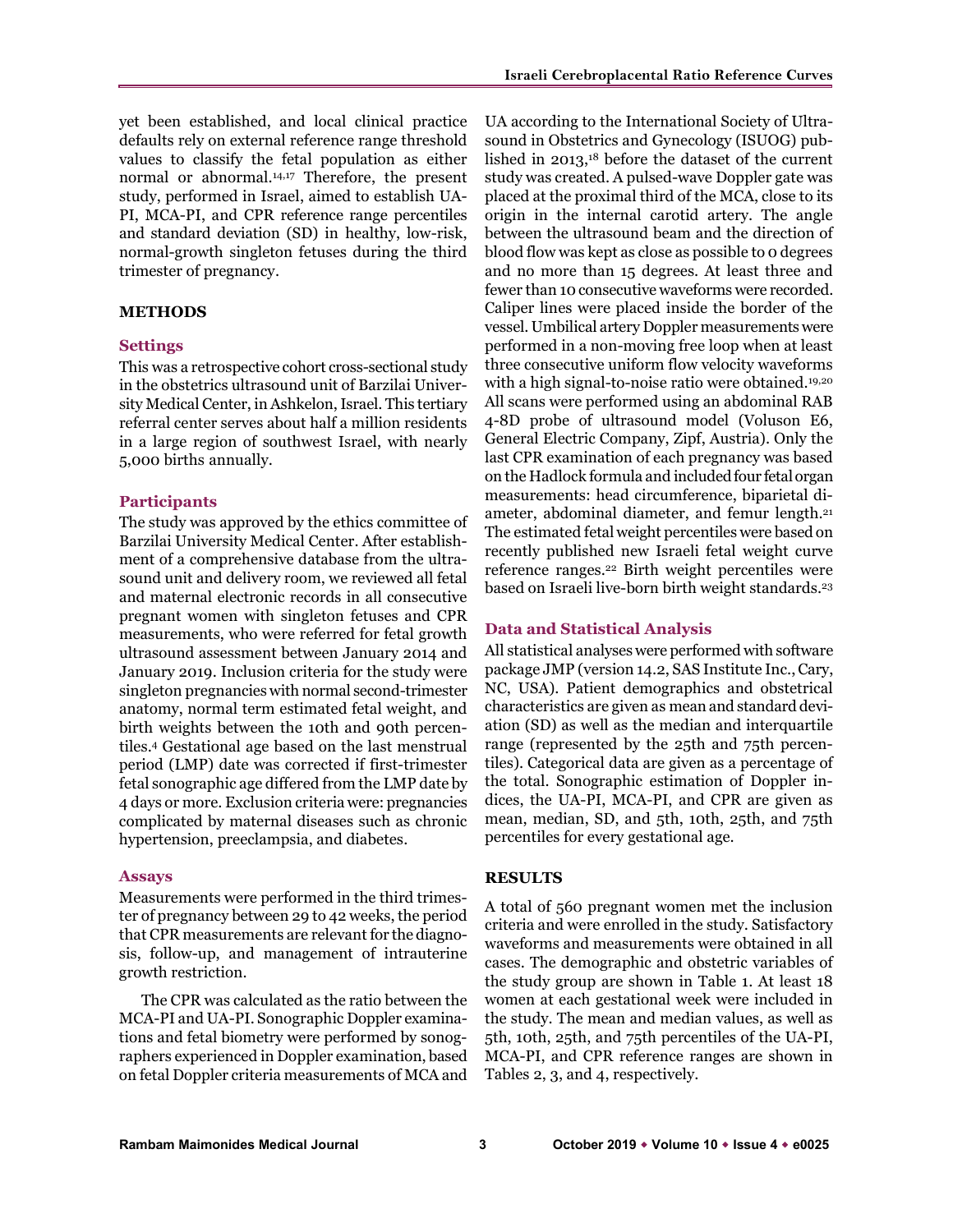| Demographic and Obstetric Variables    | Mean±SD*, Median<br>(25th-75th percentile<br>range) <sup>†</sup> , or $\%^{\ddagger}$ |
|----------------------------------------|---------------------------------------------------------------------------------------|
| Maternal age (years)                   | 30 $(27-34)$ <sup>†</sup>                                                             |
| Body mass index $(kg/m^2)$             | $27.7 + 4.8*$                                                                         |
| Gravidity (n)                          | $2(1-3)^{\dagger}$                                                                    |
| Parity (n)                             | 2 $(1-3)^{\dagger}$                                                                   |
| Birth weight (g)                       | 2900 (2630-3120) <sup>†</sup>                                                         |
| Birth weight percentile (%)            | 26 $(15-40)^{\dagger}$                                                                |
| Gestational age at examination (weeks) | $37.3 \pm 2.6^*$                                                                      |
| Fetal sex: female (%)                  | $51.32^+$                                                                             |
| Fetal sex: male (%)                    | 48.68‡                                                                                |
| Primigravida (%)                       | $30.71*$                                                                              |
| Multigravida (%)                       | 69.29 <sup>†</sup>                                                                    |

**Table 1. Demographic and Obstetrics Study (***n***=560).**

**Table 2. Cerebroplacental Ratio (CPR), Number of Exams (***n***), Percentiles, Mean, Median, Standard Deviation (SD), and Minimum (Min) and Maximum (Max) Values.**

| <b>Gestational</b> | <b>Cerebroplacental Ratio Percentiles</b> |                      |      |      |      |      |        |      |           |      |            |
|--------------------|-------------------------------------------|----------------------|------|------|------|------|--------|------|-----------|------|------------|
| Age (wk)           | $\mathbf n$                               | % of<br><b>Total</b> | Min  | 5th  | 10th | 25th | Median | Mean | <b>SD</b> | 75th | <b>Max</b> |
| 29                 | 22                                        | 3.92%                | 0.90 | 0.92 | 1.04 | 1.30 | 1.80   | 1.82 | 0.67      | 2.13 | 3.64       |
| 30                 | 23                                        | 4.18%                | 0.70 | 0.72 | 0.83 | 1.50 | 1.80   | 1.93 | 0.83      | 2.50 | 4.42       |
| 31                 | 18                                        | 5.53%                | 1.00 | 1.00 | 1.17 | 1.50 | 1.98   | 1.92 | 0.51      | 2.40 | 2.63       |
| 32                 | 29                                        | 5.71%                | 1.00 | 1.09 | 1.30 | 1.60 | 2.10   | 2.20 | 0.73      | 2.72 | 3.61       |
| 33                 | 27                                        | 4.82%                | 1.30 | 1.30 | 1.30 | 1.60 | 2.20   | 2.27 | 0.75      | 2.90 | 3.70       |
| 34                 | 40                                        | 7.14%                | 0.80 | 1.01 | 1.12 | 1.34 | 2.03   | 2.00 | 0.69      | 2.50 | 3.36       |
| 35                 | 52                                        | 9.28%                | 1.06 | 1.09 | 1.40 | 1.70 | 2.03   | 2.10 | 0.59      | 2.50 | 4.48       |
| 36                 | 68                                        | 12.08%               | 0.70 | 0.98 | 1.10 | 1.50 | 1.80   | 1.89 | 0.64      | 2.29 | 4.50       |
| 37                 | 93                                        | 16.92%               | 0.74 | 1.03 | 1.13 | 1.46 | 1.80   | 1.93 | 0.73      | 2.23 | 5.60       |
| 38                 | 76                                        | 13.57%               | 0.68 | 1.09 | 1.10 | 1.39 | 1.68   | 1.77 | 0.55      | 2.10 | 3.38       |
| 39                 | 61                                        | 10.91%               | 0.78 | 0.89 | 1.01 | 1.30 | 1.64   | 1.63 | 0.45      | 1.96 | 2.80       |
| 40                 | 32                                        | 5.75%                | 1.05 | 1.08 | 1.14 | 1.32 | 1.61   | 1.71 | 0.49      | 1.95 | 2.90       |
| 41                 | 19                                        | 3.35%                | 0.60 | 0.60 | 1.00 | 1.46 | 1.85   | 1.71 | 0.50      | 2.10 | 2.70       |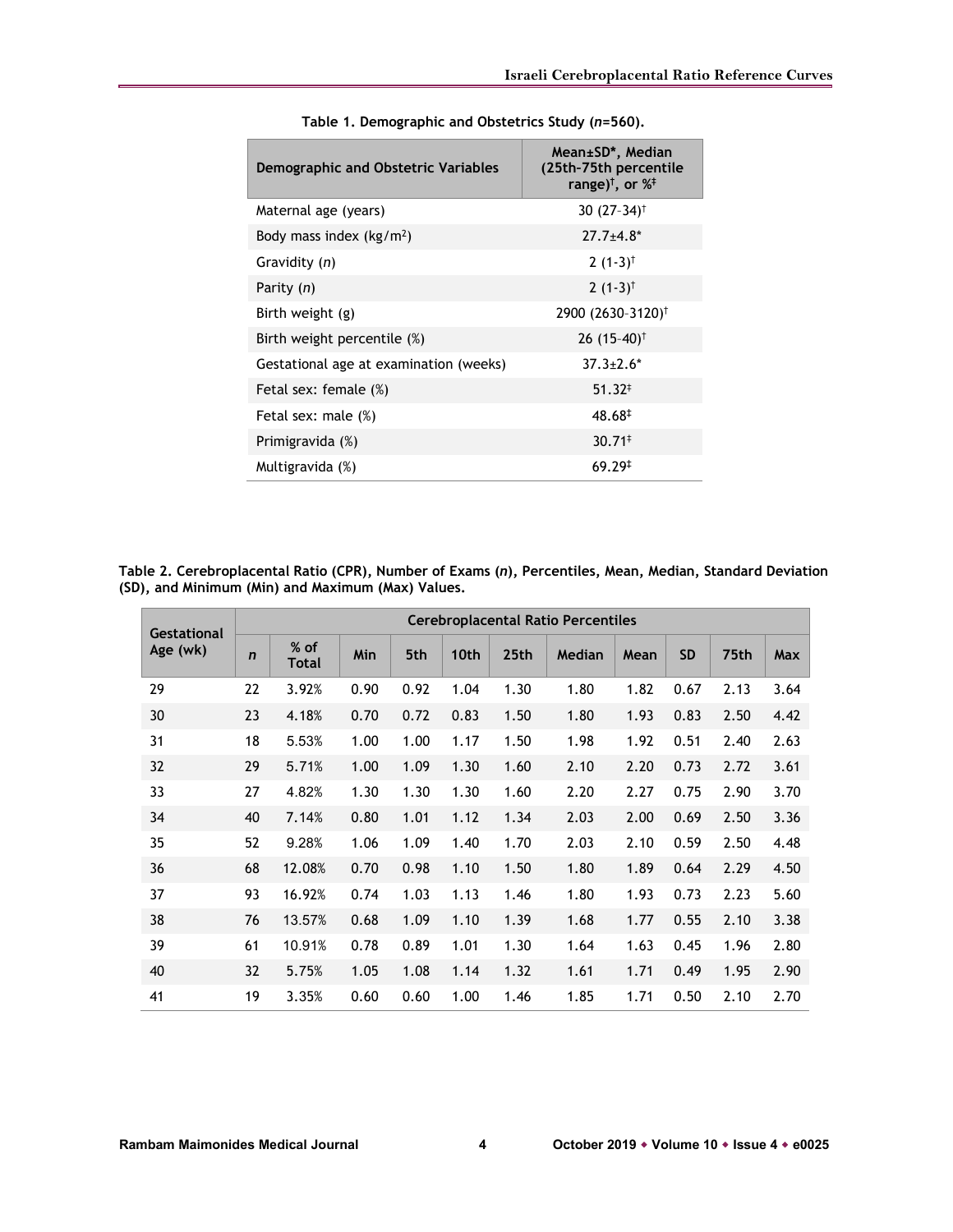| <b>Gestational</b> | Middle Cerebral Artery Pulsatility Index Percentiles |                 |      |      |      |      |        |      |           |      |      |  |
|--------------------|------------------------------------------------------|-----------------|------|------|------|------|--------|------|-----------|------|------|--|
| Age (wk)           | $\mathbf n$                                          | $%$ of<br>Total | Min  | 5th  | 10th | 25th | Median | Mean | <b>SD</b> | 75th | Max  |  |
| 29                 | 22                                                   | 3.92%           | 0.85 | 0.85 | 1.19 | 1.53 | 2.05   | 2.07 | 0.67      | 2.50 | 3.49 |  |
| 30                 | 23                                                   | 4.18%           | 1.29 | 1.29 | 1.35 | 1.59 | 2.00   | 2.06 | 0.63      | 2.19 | 3.60 |  |
| 31                 | 18                                                   | 5.53%           | 1.40 | 1.40 | 1.46 | 1.64 | 1.96   | 2.08 | 0.58      | 2.39 | 3.29 |  |
| 32                 | 29                                                   | 5.71%           | 1.30 | 1.30 | 1.35 | 1.80 | 2.24   | 2.28 | 0.66      | 2.61 | 4.00 |  |
| 33                 | 27                                                   | 4.82%           | 1.28 | 1.32 | 1.50 | 1.87 | 2.00   | 2.13 | 0.49      | 2.50 | 3.06 |  |
| 34                 | 40                                                   | 7.14%           | 1.10 | 1.24 | 1.37 | 1.58 | 1.90   | 1.91 | 0.47      | 2.18 | 3.20 |  |
| 35                 | 52                                                   | 9.28%           | 1.28 | 1.37 | 1.44 | 1.67 | 1.89   | 1.98 | 0.48      | 2.20 | 3.99 |  |
| 36                 | 68                                                   | 12.08%          | 1.00 | 1.13 | 1.22 | 1.56 | 1.77   | 1.78 | 0.37      | 2.00 | 2.60 |  |
| 37                 | 93                                                   | 16.92%          | 0.99 | 1.04 | 1.15 | 1.38 | 1.65   | 1.74 | 0.55      | 1.97 | 4.10 |  |
| 38                 | 76                                                   | 13.57%          | 0.73 | 0.86 | 1.02 | 1.31 | 1.52   | 1.55 | 0.43      | 1.77 | 3.20 |  |
| 39                 | 61                                                   | 10.91%          | 0.72 | 0.90 | 1.03 | 1.22 | 1.40   | 1.40 | 0.28      | 1.55 | 2.13 |  |
| 40                 | 32                                                   | 5.75%           | 0.87 | 0.88 | 1.00 | 1.14 | 1.28   | 1.33 | 0.32      | 1.38 | 2.20 |  |
| 41                 | 19                                                   | 3.35%           | 0.66 | 0.66 | 1.03 | 1.27 | 1.42   | 1.44 | 0.34      | 1.74 | 2.10 |  |

**Israeli Cerebroplacental Ratio Reference Curves Table 3. Middle Cerebral Artery Pulsatility Index (MCA-PI), Number of Exams, Percentiles, Mean, Median, Standard Deviation (SD), and Minimum (Min) and Maximum (Max) Values.**

**Table 4. Umbilical Artery Pulsatility Index (UA**-**PI), Number of Exams (***n***), Percentiles, Mean, Median, Standard Deviation (SD), and Minimum (Min) and Maximum (Max) Values.**

| <b>Gestational</b> | Umbilical Artery Pulsatility Index Reference Ranges Value |                 |            |      |      |      |        |      |           |      |      |
|--------------------|-----------------------------------------------------------|-----------------|------------|------|------|------|--------|------|-----------|------|------|
| Age (wk)           | $\mathbf n$                                               | $%$ of<br>Total | <b>Min</b> | 5th  | 10th | 25th | Median | Mean | <b>SD</b> | 75th | Max  |
| 29                 | 22                                                        | 3.92%           | 0.74       | 0.74 | 0.80 | 0.99 | 1.22   | 1.21 | 0.26      | 1.37 | 1.85 |
| 30                 | 23                                                        | 4.18%           | 0.70       | 0.70 | 0.78 | 0.95 | 1.17   | 1.20 | 0.34      | 1.27 | 2.16 |
| 31                 | 18                                                        | 5.53%           | 0.60       | 0.60 | 0.65 | 0.91 | 1.01   | 1.04 | 0.21      | 1.24 | 1.31 |
| 32                 | 29                                                        | 5.71%           | 0.83       | 0.84 | 0.88 | 0.93 | 1.02   | 1.03 | 0.12      | 1.14 | 1.27 |
| 33                 | 27                                                        | 4.82%           | 0.68       | 0.69 | 0.74 | 0.80 | 0.98   | 0.98 | 0.19      | 1.11 | 1.44 |
| 34                 | 40                                                        | 7.14%           | 0.59       | 0.67 | 0.77 | 0.88 | 1.02   | 1.02 | 0.19      | 1.17 | 1.38 |
| 35                 | 52                                                        | 9.28%           | 0.63       | 0.67 | 0.76 | 0.83 | 0.90   | 0.95 | 0.18      | 1.05 | 1.42 |
| 36                 | 68                                                        | 12.08%          | 0.36       | 0.64 | 0.68 | 0.87 | 0.99   | 0.99 | 0.23      | 1.15 | 1.72 |
| 37                 | 93                                                        | 16.92%          | 0.52       | 0.63 | 0.70 | 0.81 | 0.94   | 0.94 | 0.18      | 1.05 | 1.36 |
| 38                 | 76                                                        | 13.57%          | 0.60       | 0.66 | 0.68 | 0.80 | 0.91   | 0.93 | 0.22      | 1.00 | 2.00 |
| 39                 | 61                                                        | 10.91%          | 0.58       | 0.63 | 0.69 | 0.74 | 0.83   | 0.87 | 0.16      | 0.98 | 1.33 |
| 40                 | 32                                                        | 5.75%           | 0.53       | 0.57 | 0.63 | 0.69 | 0.77   | 0.80 | 0.16      | 0.91 | 1.14 |
| 41                 | 19                                                        | 3.35%           | 0.58       | 0.58 | 0.63 | 0.69 | 0.81   | 0.90 | 0.41      | 0.91 | 2.33 |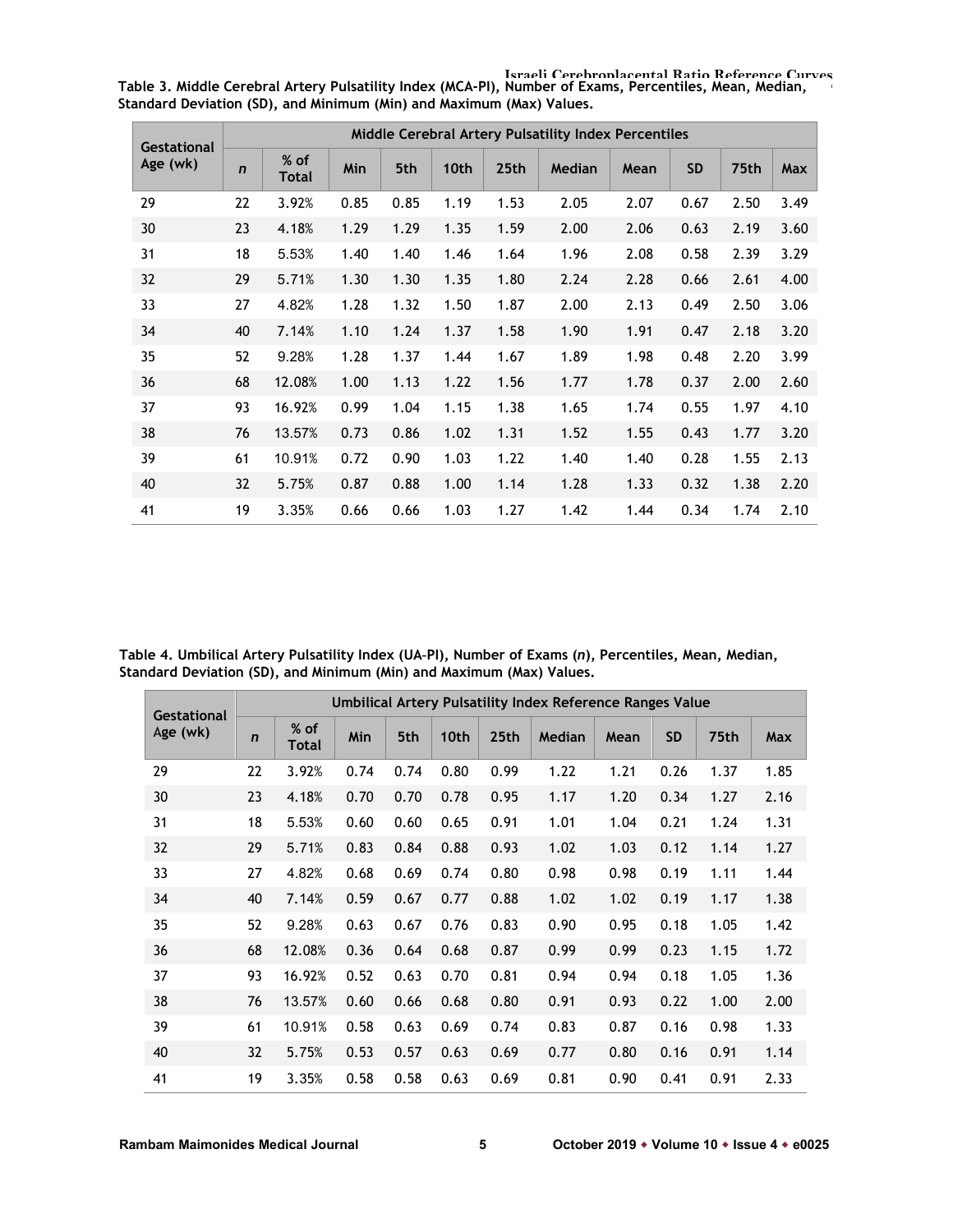Median and mean values of UA-PI steadily decreased in a linear correlation with increase in gestational age. The MCA-PI reference ranges have a parabolic shape curve with a peak at 32 to 33 weeks. The CPR values demonstrated a parabolic curve similar to the MCA-PI curve with the mean peak value at 33 and 32 gestational weeks, respectively.

In Figure 1 we compared two international studies5,24 with our data from local curves for UA-PI, MCA-PI, and CPR.

The median and 90th percentile of the UA-PI was higher in our group compared to the international references, until 36 weeks. The shape of the median and 10th percentile of the MCA-PI follows a similar pattern to Ciobanu et al.<sup>24</sup> and differs from Baschat et al.5

Our median CPR curve shape is similar to the values of Ciobanu et al. throughout the whole period and lower than the median of Baschat et al.



**Figure 1. Comparison of Doppler Studies Between Israeli and International Reference Curves.**

**A:** Comparison of 50th (solid lines) and 90th (dashed lines) percentiles of umbilical artery pulsatility index (UA-PI). **B:** Comparison of 50th (solid lines) and 10th (dashed lines) percentiles of middle cerebral artery pulsatility index (MCA-PI). **C:** Comparison of cerebroplacental ratio (CPR), 50th (solid lines) and 10th (dashed lines) according to gestational age.

**Panels A-C:** Red dashed and solid lines: Barzilai Medical Center local data; green dashed and solid lines: based on data from Baschat et al.<sup>5</sup>; blue dashed and solid lines: based on data from Ciobanu et al.<sup>24</sup>.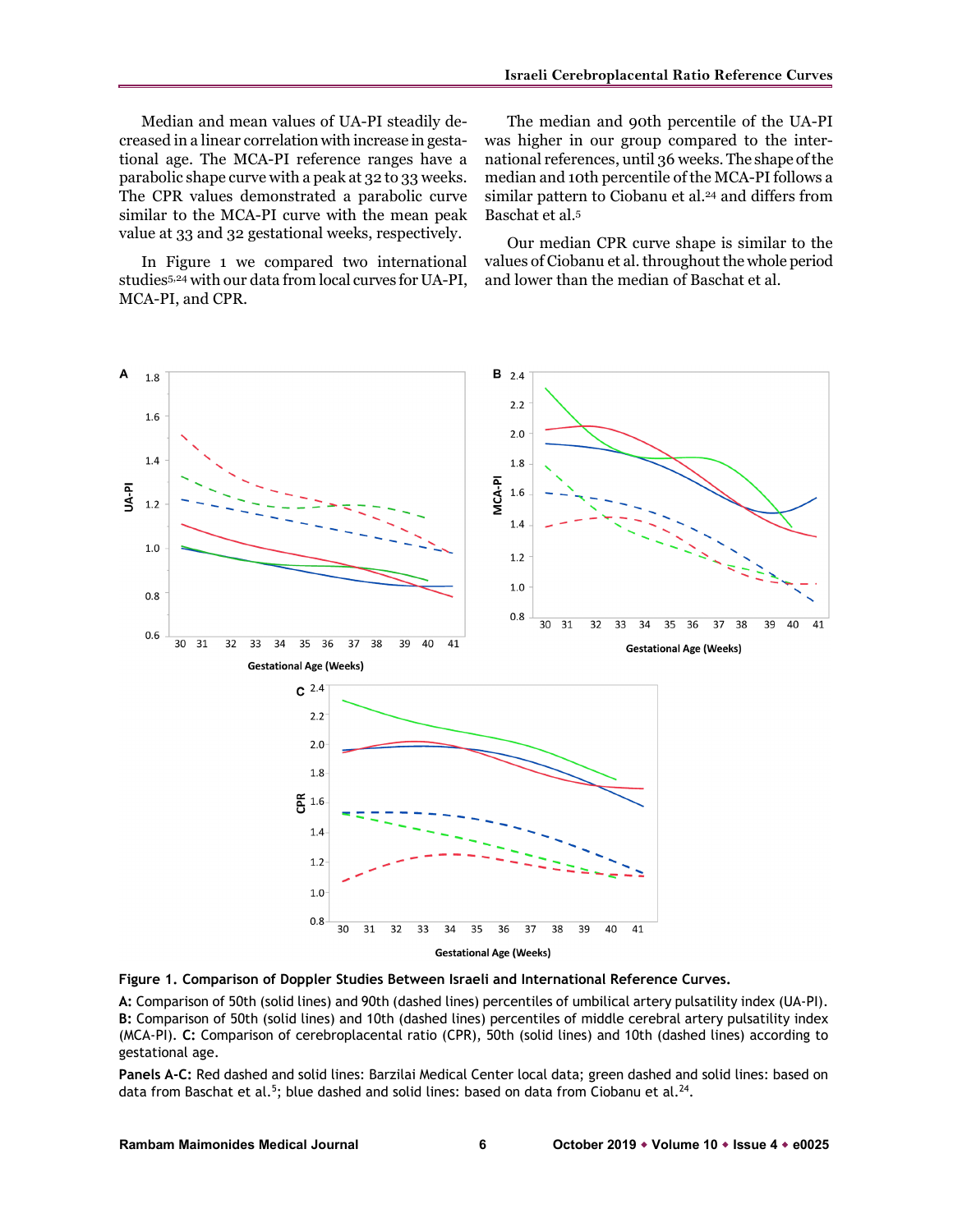# **DISCUSSION**

This is the first study that established UA-PI, MCA-PI, and CPR reference range percentiles in low-risk, unselected, normal-growth singleton fetuses during the third trimester of pregnancy in Israel. Based on our study population, the mean MCA-PI and mean CPR increased with gestational age, reaching a peak at approximately 32 and 33 weeks, respectively, whereas the UA-PI decreased linearly with gestation. Our results are generally in line with previously published CPR reference range curves5,24 with some differences, as shown in Figure 1.

Among the available parameters in the relevant literature, CPR based on pulsatility index (PI) was found to be the most accurate predictor for fetal distress antepartum.9,11,12,25 When using PI in CPR, the formula of PI (peak systolic velocity minus end diastolic velocity divided by the mean value) can yield a wider range of waveform value patterns and provides fine accuracy of vascular resistance.Therefore, PI was included in all reference ranges established in the current study.

The CPR reflects fetal blood flow redistribution during the early stages of placental insufficiency. It is generally accepted that a pathologic CPR during the third trimester should prompt closer monitoring of the fetus with a repeat Doppler study. The use of vascular markers is well accepted in order to prevent further deterioration which may, in turn, result in severe fetal morbidity and mortality. The decision to deliver the fetus during the preterm period is mainly based on more severe changes in the umbilical artery blood flow, when the increase in placental vessel blood flow resistance causes the absence of umbilical artery end-diastolic flow.26 In this severe situation, CPR does not play a role in the decision to deliver the fetus prematurely. The CPR is an efficient marker both for the detection and follow-up of early-stage placental insufficiency during the late preterm period.11 The reconstructed CPR reference ranges are based on healthy normal-growth fetuses during the period of clinical relevance from 29 to 41 weeks of gestation. The UA-PI values showed a gradual and steady decline with advancing gestational age. The MCA-PI and CPR values showed a parabolic pattern, with the mean peak value at 32 and 33 weeks of gestation, respectively.

The steady decrease in UA-PI represents a process of placental adaptation to the increasing fetal needs for oxygen supply with a steady decrease in blood vessel resistance during the third trimester of

pregnancy. The parabolic pattern curve of MCA-PI represents the increasing gap between the placental growth and fetal blood supply that emerges during late preterm and term pregnancy. The similarities and differences between different CPR references have been previously discussed in the literature.<sup>16,24</sup> As with fetal weight estimation, CPR values may also be affected by the geographic locale, environment, and clinical setting. The exact etiology for the observed differences is still unclear. However, CPR is a valuable clinical tool in the obstetrician's armamentarium in pregnancy surveillance. While there is no internationally accepted reference as the gold standard for CPR values, centers should consider the possible advantages of creating local references based on their population of patients.

### **CONCLUSIONS**

This is the first study to establish UA-PI, MCA-PI, and CPR reference range percentile tables during the third trimester of pregnancy based on the Israeli population. The present findings have an important implication on Doppler surveillance in low-risk pregnancies with pathological CPR in the third trimester of pregnancy. Future prospective studies are needed to validate these reference range tables.

# **LIMITATIONS**

This study was limited by its retrospective cohort study data. Given the small number of included cases between 38–40 weeks of gestation, the results of our Doppler measurements for this gestation period should be taken with caution.

#### **REFERENCES**

- 1. Turan OM, Turan S, Gungor S, et al. Progression of Doppler abnormalities in intrauterine growth restriction. Ultrasound Obstet Gynecol 2008;32:160-7. **[Crossref](https://doi.org/10.1002/uog.5386)**
- 2. Fouron JC. The unrecognized physiological and clinical significance of the fetal aortic isthmus. Ultrasound Obstet Gynecol 2003;22:441–7. [Crossref](https://doi.org/10.1002/uog.911)
- 3. Hershkovitz R, Kingdom JC, Geary M, Rodeck CH. Fetal cerebral blood flow redistribution in late gestation: identification of compromise in small fetuses with normal umbilical artery Doppler. Ultrasound Obstet Gynecol 2000;15:209–12. [Crossref](https://doi.org/10.1046/j.1469-0705.2000.00079.x)
- 4. Baschat AA, Gembruch U, Harman CR. The sequence of changes in Doppler and biophysical parameters as severe fetal growth restriction worsens. Ultrasound Obstet Gynecol 2001;18:571–7[. Crossref](https://doi.org/10.1046/j.0960-7692.2001.00591.x)